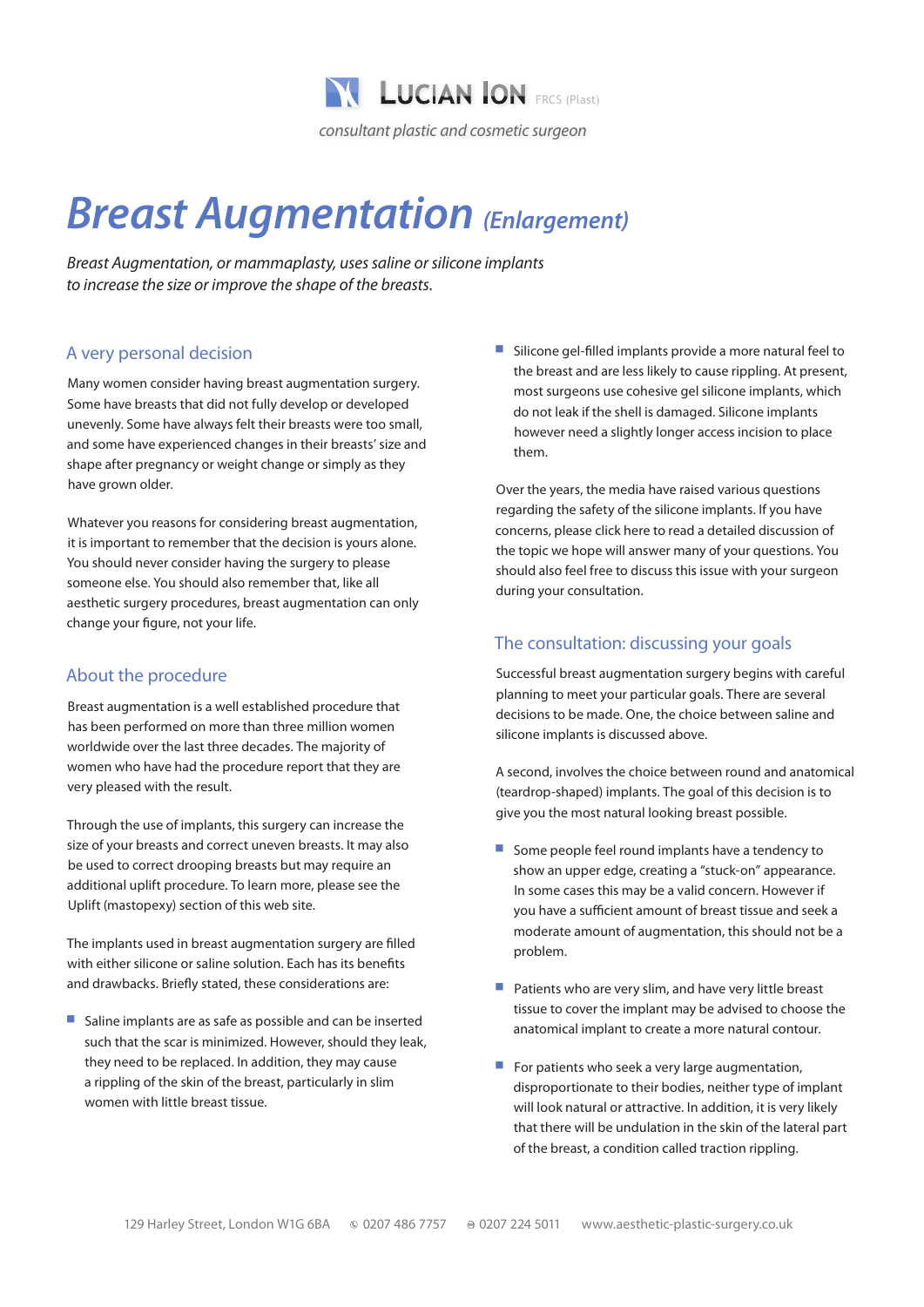

You'll also want to discuss the size of your implant. This can be a confusing decision as a particular cup size will look quite different of two women of different stature.

One way your surgeon will help you decide is by having you try on various size bras with bra fillers to get a sense of how large an implant would be appropriate.

You can try something similar at home using rice in a stocking as a filler.

Remember you goal is a size that looks both natural and pleasing.

You and your surgeon will also discuss whether your implant should be placed behind your breast tissue or behind the pectoral muscle as well, and where your scars will be located.

Finally you'll discuss the risks related to breast augmentation and what you should expect during your recovery.

# Your operation: what to expect

There are three main approaches used for breast augmentation:

- $\blacksquare$  The implant may be inserted through the crease under the breast (sub-mammary crease) using an incision approximately 5cm long. This is the most popular technique today.
- $\blacksquare$  Access may also be gained through an incision on the inside of the nipple-areola, in the lower half, and this is suitable only when the areola as a least 3.5-4 cm in diameter.
- $\blacksquare$  A third method uses an incision in the armpit. The implant can be placed placed above for under the pectoral muscles, but this approach is only suitable for round implants.

Your surgeon will discuss these techniques with you and describe the benefits and disadvantages.

Whatever technique you and your surgeon decide on, your surgery will usually be done under general anaesthesic.

If your surgeon is using the first technique, he will make his incision in the breast crease and create a pocket under the breast tissue either in front of or behind the pectoral muscle. Bleeding points will be sealed and the implant inserted into the pocket. The incision will then be closed with dissolving sutures and covered with a light dressing.

At this point, a supporting bra, which you will have been instructed to bring with you, will be put on unless your surgeon chooses to use adhesive tape on your breasts. If a bra is used, you'll be advised to wear it day and night for the first six weeks except while showering or bathing.

# After your surgery

Although considerable effort has gone into making breast augmentation more comfortable, you should expect that after your surgery your breasts will be tender and swollen for a few days. During this time there are a number of things you'll be advised to do.

- $\blacksquare$  Because you will have had a general anaesthesic, you may experience some nausea in the hours after your surgery. If so, please let your nurse know so you can be given appropriate medication. It also helps to avoid drinking too much fluid early after your operation. Try taking small sips at intervals of several minutes to see if you tolerate them comfortably.
- $\blacksquare$  The initial tapes placed during your surgery should be left undisturbed for the first week, by which time your wound will normally be healed. After this time, it is advisable to apply Micropore tape to the scars for another four to six weeks. This often leads to a better quality scar.
- $\blacksquare$  Be sure to take the painkillers that will be prescribed for you and to limit arm movement.
- $\blacksquare$  You will have been advised to take Arnica for a week before your surgery to help decrease swelling and bruising. Please continue taking it for two weeks after your procedure.
- $\blacksquare$  Postoperative haematoma (a collection of blood under the breast) may occur in the first 24 hours, which is why you are advised to limit your arm movements. Should you develop haematoma it may be necessary for you to return to the operating theatre but it should not affect your longterm outcome.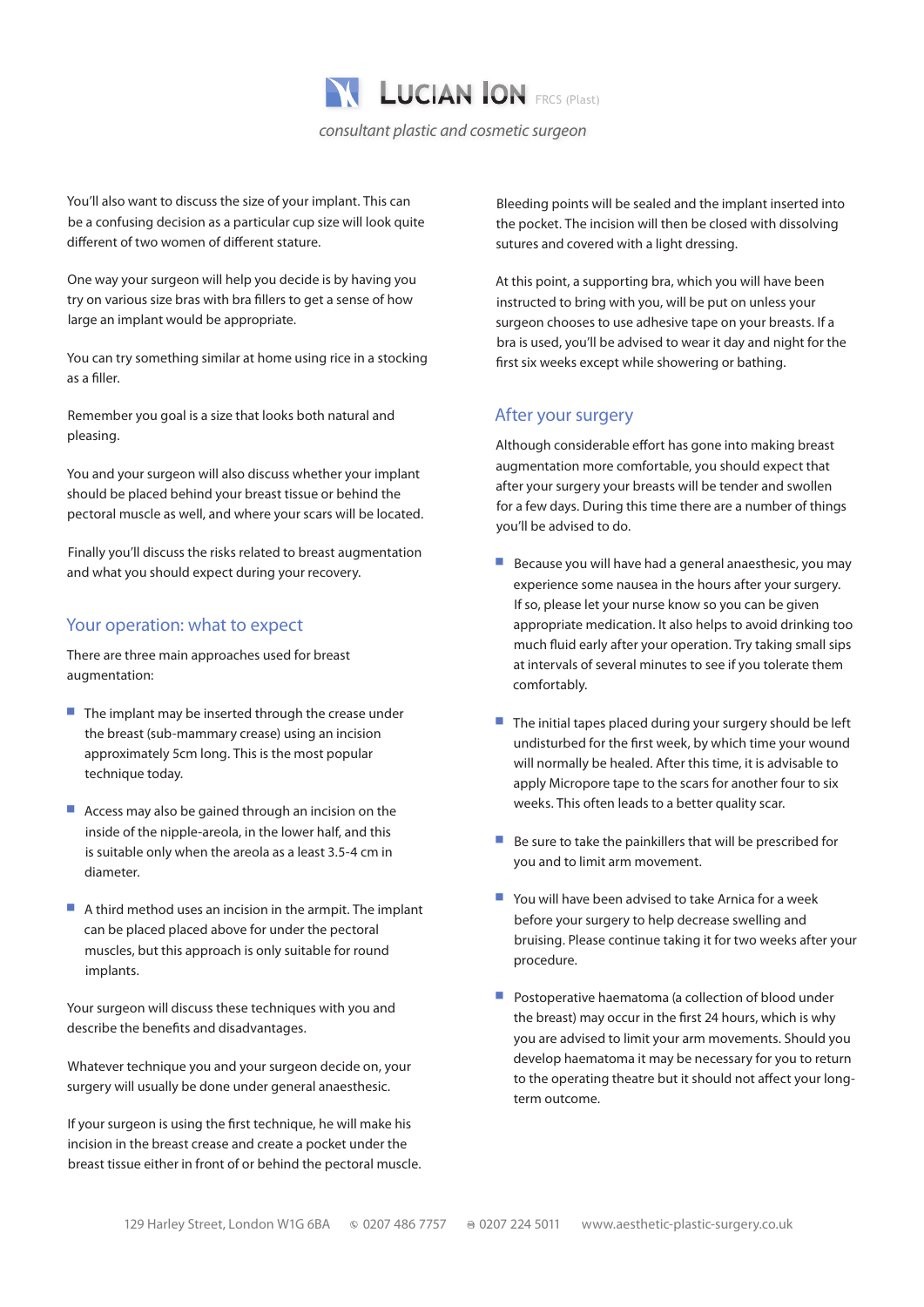

#### As you recover

The day after your surgery you may be able to go home, depending on the degree of pain you are experiencing. If you do leave the hospital that day it is very important that you have a responsible adult who is wiling to stay with you through the day and your first night at home.

During the early weeks of your recovery there are certain things you should expect:

- $\blacksquare$  Many people are able to drive after two to four days, depending on their level of discomfort. One consideration is that wearing a seat belt may be uncomfortable. For your own safety, it is far better to delay driving until you can wear a set belt than to rush into driving and not wear your belt.
- $\blacksquare$  It is usually recommended that air travel be postponed for a month after surgery. For more on why this is advised, please see the Frequently Asked Questions page on this web site.
- $\blacksquare$  As with any surgery, pain may occur in the area for some time. Most commonly this resolves in a few months but it can last longer in some instances and may require special treatment.
- $\blacksquare$  Even if your discomfort is limited, you should not assume that you are healing faster than normal or ready to exercise. Exercising too early can cause seroma, a collection of clear fluid around your implant, which may require drainage. Most surgeons recommend you refrain from upper body exercise for the first three weeks. After this time you can start exercising gradually, with the goal of being back to your normal activity level after six weeks.
- $\blacksquare$  There may also be changes in nipple and breast sensation. These are usually temporary.
- $\blacksquare$  It is also fairly common for the skin above the incision to feel a bit numb for some months, but this rarely extends to the nipple.
- Complete loss of sensation is more common in large volume augmentation because severely stretched nerves have more difficulty recovering. Some patients experience increased sensation, which can last for as long as three months.

The most common complication following breast augmentation is capsular contraction, a condition in which the scar tissue around the implant shrinks, squeezing it so it feels firm or even quite hard.

- $\blacksquare$  Most capsular contracture stems from the use of smooth shell implants. With modern textured surface implants the incidence is low, probably around 5%. It is not known why this condition develops in some cases and not others.
- Extreme athletic activity, such as marathon running, is definitely a factor, however normal activities such as aerobics or badminton do not appear to cause this problem.
- If it is necessary to relieve the firmness of a contracture, it may be appropriate to surgically release the capsule under general anaesthetic. Several medications that have shown positive effects on capsular contraction are currently under trial.

Infection is fortunately very rare after breast augmentation. Should it occur, it will exhibit itself by swelling and redness appearing up to three weeks after surgery. Should this occur, the implant will be removed and the infection allowed to clear before the re-insertion of a new prosthesis.

## More to consider

Only you can decide whether breast augmentation will improve your appearance and quality of life. It is our job to give you the facts and guidance to make a sound decision. As you think about breast augmentation surgery, you should also consider the following information:

- Scaring is a consideration. Scars are noticeable initially but will fade to a more normal skin colour in time depending your healing characteristics. Thick and lumpy scars (keloids) are fortunately very rare but may require special treatment.
- $\blacksquare$  Regular breast self-examination is important for every woman and it still possible after breast augmentation surgery. If you find a lump you should inform your GP or your plastic surgeon immediately.